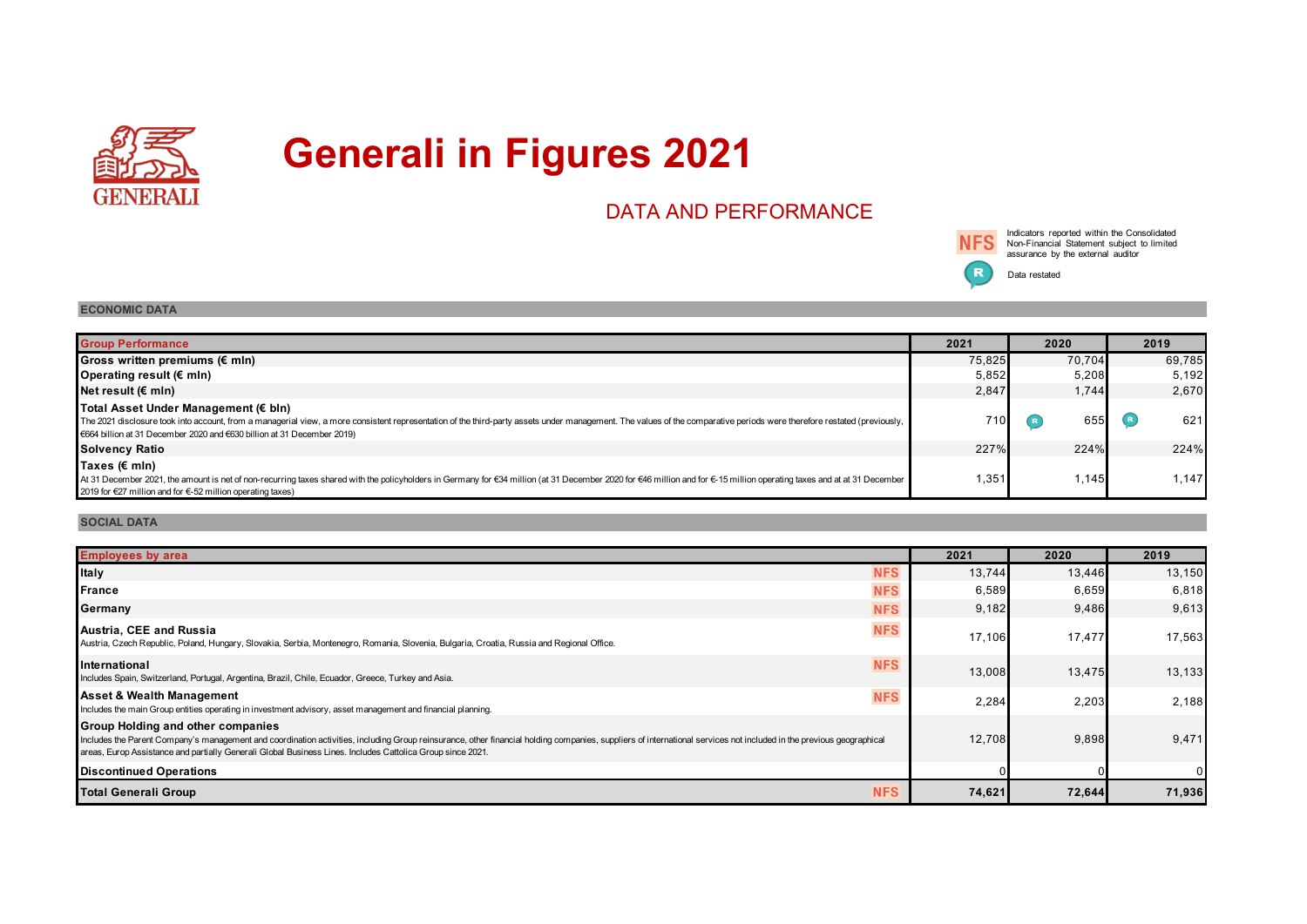| <b>Employees by level</b>   | 2021   | 2020   | 2019   |  |
|-----------------------------|--------|--------|--------|--|
| <b>Manager</b>              | 2,082  | 1,938  | 878,   |  |
| Middle Managers*            | 11,367 | 10,743 | 10,470 |  |
| Employees*                  | 44,530 | 42,682 | 42,499 |  |
| Sales attendant             | 16,429 | 16,913 | 16,830 |  |
| <b>Other</b>                | 213    | 368    | 259    |  |
| <b>Total Generali Group</b> | 74,621 | 72,644 | 71,936 |  |

\* "Middle Managers" category published for the first time in 2021. Previously the "Employees" category included also "Middle Managers". Therefore, 2020 and 2019 data were restated based on the new split.

| <b>Diversity &amp; Inclusion</b>                                                                                                                                                                                                                                                                                                                                                                                                                                                                                                                | 2021 | 2020 |     |
|-------------------------------------------------------------------------------------------------------------------------------------------------------------------------------------------------------------------------------------------------------------------------------------------------------------------------------------------------------------------------------------------------------------------------------------------------------------------------------------------------------------------------------------------------|------|------|-----|
| <b>NFS</b><br>D&I Index<br>The Group D&I index monitors the progress the Group is making towards achieving its ambitions in key diversity areas such as gender, generations and culture and inclusion.<br>The index refers to all relevant Group business units and countries where applicable on the basis of the priorities which are part of the index itself. It excludes companies of the Cattolica group.<br>For further information please see our website: https://www.generali.com/work-with-us/Get-to-know-us/diversity-and-inclusion | 115% | 106% | 81% |

2019 figure was restated (previously, 77%), due to the replacement of one of the eight sub-indicators. Since 2020, the sub-indicator "Employees on roles needing new critical skills" was replaced by the "Turn to The New Ind

| <b>Focus on gender</b>                                                                                                                                                                                                                                                                                                                               | 2021     | 2020     | 2019  |
|------------------------------------------------------------------------------------------------------------------------------------------------------------------------------------------------------------------------------------------------------------------------------------------------------------------------------------------------------|----------|----------|-------|
| <b>NFS</b><br>Women on Board of Directors (%)                                                                                                                                                                                                                                                                                                        | 38.4%    | 38.4%    | 38.4% |
| Female in top-executive position (%)<br>In the Group Management Committee                                                                                                                                                                                                                                                                            | 15.4%    | 16.7%    | 16.7% |
| Female Manager (%)<br>Identified as people who manage at least one person, as defined for the Generali Managerial Acceleration Program. Excluding Cattolica Group.                                                                                                                                                                                   | 35.5%    | 34.8%    | 32.4% |
| <b>NFS</b><br>Female employees (%)                                                                                                                                                                                                                                                                                                                   | 51.4%    | 51.0%    | 51.0% |
| Permanent female employees (% on total permanent employees)<br><b>Excluding Cattolica Group</b>                                                                                                                                                                                                                                                      | 50.8%    | 49.8%    | 49.7% |
| Gender pay gap (%)<br><b>NFS</b><br>It is the percentage difference between females' and males' median base salary across the entire organization, regardless of the roles. The indicator refers to about 80% of the total of our people, excluding employees<br>belonging to the companies of the Cattolica group.                                  | $-14.9%$ | $-13.9%$ |       |
| Equal pay gap $(\%)$<br><b>NFS</b><br>It is the percentage difference between females' and males' median base salary for comparable roles (belonging to the same job family and organizational level). The indicator refers to about 80% of the total of our<br>people, excluding employees belonging to the companies of the Cattolica group.       | $-1.8%$  | $-2.8%$  |       |
| Accessibility gap to variable remuneration between females and males $(\%)$<br><b>NFS</b><br>It s the difference in percentage between the accessibility rate to variable remuneration of females and males. The indicator refers to about 80% of the total of our people, excluding employees belonging to the companies<br>of the Cattolica group. | $-4.3%$  | $-5.1%$  |       |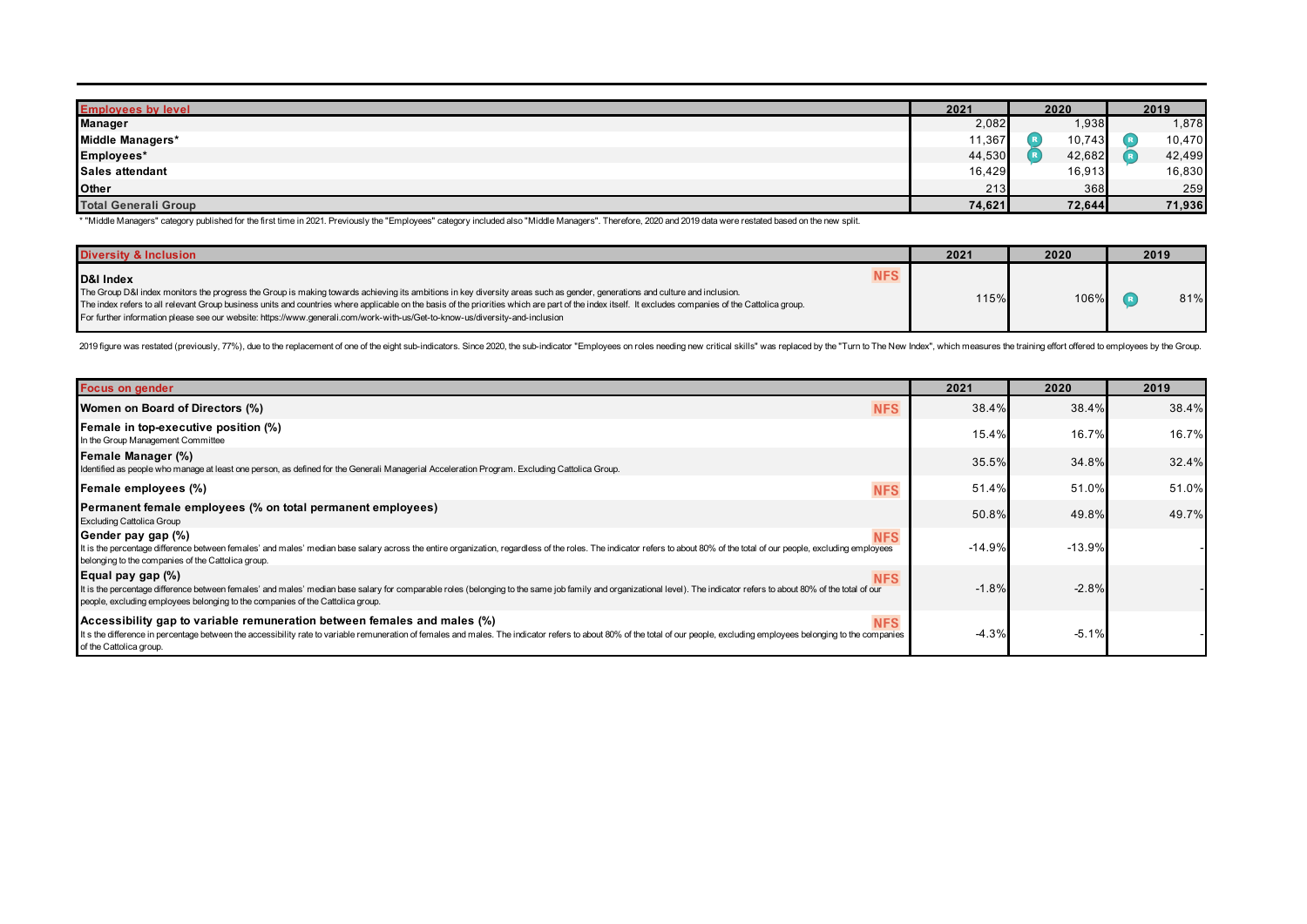| <b>Employment*</b>                                                                                                                      | 2021   | 2020   | 2019   |
|-----------------------------------------------------------------------------------------------------------------------------------------|--------|--------|--------|
| <b>Permanent employees</b>                                                                                                              | 66,880 | 65,919 | 64,671 |
| <b>Fixed-term employees</b>                                                                                                             | 6,005  | 6,725  | 7,265  |
| <b>Full-time employees</b>                                                                                                              | 63,892 | 64,037 | 62,935 |
| <b>Part-time employees</b>                                                                                                              | 8,993  | 8,607  | 9,001  |
| <b>Employees hired</b>                                                                                                                  | 7,919  | 7,433  | 10,386 |
| <b>Employees turnover</b>                                                                                                               | 7,835  | 7,020  | 8,225  |
| Turnover rate (%)                                                                                                                       | 10.7%  | 9.7%   | 11.4%  |
| Voluntary turnover rate (%)                                                                                                             | 6.2%   | 5.7%   | 6.7%   |
| Employees covered by collective bargaining agreements (%)<br>The figure refers to Group companies representing 84.4% of total employees | 95.9%  | 95.6%  | 95.2%  |
| Workers represented in the European Works Council (%)                                                                                   | 80.5%  | 79.5%  | 78.8%  |

\* Excluding Cattolica Group, the acquisition of which was completed in November 2021. As envisaged by the relevant legislation, such exclusion was based on the timing of the transaction that did not allow adequate harmoniz and measurement of their non-financial information.

| <b>Training and Performance*</b>                                                                                                                                                                         |            | 2021   | 2020  | 2019  |
|----------------------------------------------------------------------------------------------------------------------------------------------------------------------------------------------------------|------------|--------|-------|-------|
| Training Expenses $(\epsilon \text{ min})$                                                                                                                                                               | <b>NFS</b> | 56.9   | 58.8  | 60.3  |
| Average hours of training per capita                                                                                                                                                                     | <b>NFS</b> | 34.2   | 34.2  | 36.4  |
| Trained employees (%)                                                                                                                                                                                    | <b>NFS</b> | 100.0% | 99.4% | 97.7% |
| <b>Employee satisfaction in the Global Engagement Survey</b><br>The figure is recorded every two years.                                                                                                  | <b>NFS</b> | 83%    |       | 82%   |
| <b>Reskilled employees</b><br>The indicator also includes employees in some companies other than consolidated line-by-line.                                                                              | <b>NFS</b> | 68%    | 52%   | 20%   |
| Employees involved in performance management activites (%)<br>Data refers to eligible employees (excluding fixed term contracts, new hired not entering the process, employees on long term leave, etc.) |            | 100%   | 99%   | 99%   |

\* Excluding Cattolica Group, the acquisition of which was completed in November 2021. As envisaged by the relevant legislation, such exclusion was based on the timing of the transaction that did not allow adequate harmoniz and measurement of their non-financial information.

| <b>Smart Work</b>                                                                                                                                                                                                                           |      | 2020 | 2019 |
|---------------------------------------------------------------------------------------------------------------------------------------------------------------------------------------------------------------------------------------------|------|------|------|
| Organizational entities with a Smart Working policy in place<br>They are organizational entities where, in accordance with local laws and regulations, it is possible to adopt smart working through the application of a dedicated policy. | 100% | 83%  | 62%  |

| <b>Health and</b><br>.<br>ранн | 2021 | 2020       | 2019            |
|--------------------------------|------|------------|-----------------|
| Number of injuries             | 138  | 107<br>$-$ | 277<br>$\sim$ 1 |
| Absenteeism rate (%)           | 3.6% | 3.8%       | 450/<br>$+.070$ |

\*Data refers to the following countries: Austria, France, Germany, Italy (excluding Cattolica), Czech Rep., Spain, Switzerland, covering 85% in terms of total gross written premiums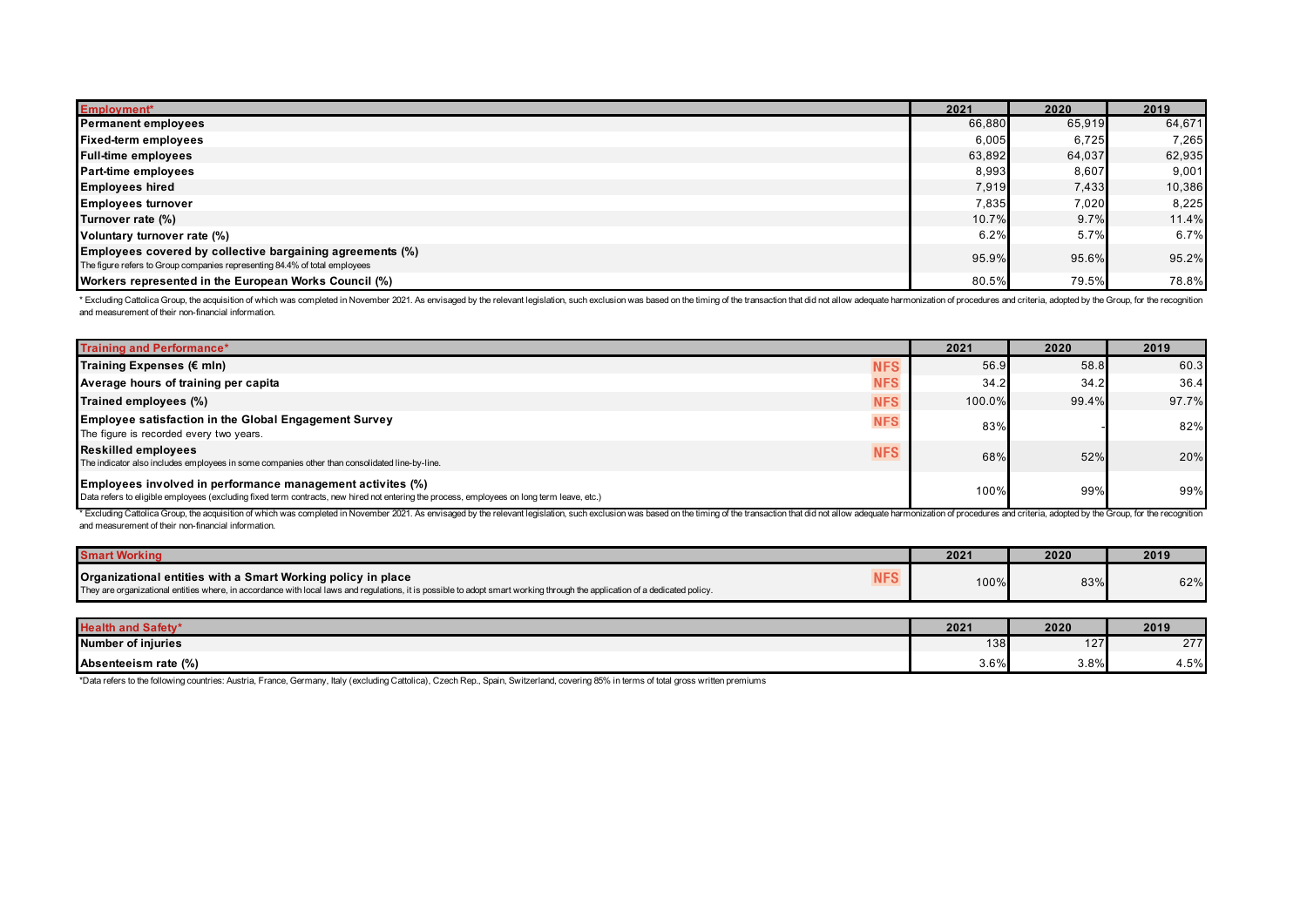| <b>Investments and premiums</b>                                                                                                                                                                                                                                                                                                                                                                                                            | 2021   | 2020   | 2019     |
|--------------------------------------------------------------------------------------------------------------------------------------------------------------------------------------------------------------------------------------------------------------------------------------------------------------------------------------------------------------------------------------------------------------------------------------------|--------|--------|----------|
| Funds allocated to the community $(E \text{ min})$                                                                                                                                                                                                                                                                                                                                                                                         | 12.2   | 12.0   | 12.2     |
| of which The Human Safety Net (€ mln)                                                                                                                                                                                                                                                                                                                                                                                                      | 6.2    | 7.5    | 6.3      |
| <b>NFS</b><br>Hnvestments with ESG characteristics: Mandates as Asset Owner ex Art. 8/9 SFDR (€ bln)<br>The indicator refers to Generali France mandates managed by Generali Insurance Asset Management.<br>In 2020 and 2019 the Group monitored the value of Sustainable Responsible Investments based on an internally developed methodology (€33.8 bln at 31 December 2020 and €35.5 bln at 31 December 2020 and £35.5 bln at 31 Decemb | 69.2   |        |          |
| <b>NFS</b><br>Hnvestments with ESG characteristics: Mandates as Asset Manager ex Art. 8/9 SFDR (€ bln)<br>The indicator refers to investments managed by Sycomore, acquired in 2019. In 2020, the Sustainable Responsible Investments managed by Sycomore were €7.7 bln                                                                                                                                                                    | 7.9    |        |          |
| <b>NFS</b><br>Direct investments by the Group's insurance companies which are subject to the Responsible Investment Guideline $(\epsilon \text{ bln})$                                                                                                                                                                                                                                                                                     | 312.8  | 326.4  | 311.7    |
| <b>NFS</b><br>New green and sustainable investments (2021-2025) ( $\varepsilon$ mln)<br>The target of €4,500 mln by 2021 was overachieved in 2020 (€5,973 mln at 31 December 2020. At 31 December 2019, the new green and sustainable investments were €2,667 mln). As part of the new Lifetime Partner 24<br>Strategy, the Group defined a new target (€8,5-9,5 bln by 2025)                                                              | 2,537  |        |          |
| <b>NFS</b><br>Premiums from products with a specific environmental value* ( $\epsilon$ mln)                                                                                                                                                                                                                                                                                                                                                | 1.750  | 1,557  | 1,359.5  |
| Premiums from products with a specific social value* ( $\epsilon$ mln)<br><b>NFS</b>                                                                                                                                                                                                                                                                                                                                                       | 18,144 | 15,373 | 13,864.7 |

\* Premiums from social and environmental products refer to consolidated companies representing 99.8% of the Group's total gross direct written premiums, excluding those of the Cattolica Group. As for premiums from environm products, the premium from multi-risk policies covering NATCAT events only refers to the NATCAT guarantee. If the premium cannot be split into green-related component and other components, only the premium from the policie predominantly providing a green coverage or service is reported.

| <b>Clients and agents</b>                                                                                                                                                                                                                                                                                                                                                                                                                                                                                                      | 2021    | 2020 | 2019 |
|--------------------------------------------------------------------------------------------------------------------------------------------------------------------------------------------------------------------------------------------------------------------------------------------------------------------------------------------------------------------------------------------------------------------------------------------------------------------------------------------------------------------------------|---------|------|------|
| <b>NFS</b><br>Number of clients (mln)<br>They are either physical persons or legal entities that hold at least one active insurance policy and pay a premium to Generali accordingly, a banking product or a pension fund product                                                                                                                                                                                                                                                                                              | 67      | 65.9 | 61   |
| Number of agents (thousand)<br><b>NFS</b><br>They represent the sales force within traditional distribution networks                                                                                                                                                                                                                                                                                                                                                                                                           | 173.    | 165  | 156  |
| Change in Relationship NPS vs 1Q2019<br><b>NFS</b><br>The Relationship Net Promoter Score (NPS) is based on customer research data and calculated deducting the percentage of detractors from the percentage of promoters. It is a score expressed as an absolute number<br>and not as a percentage. The change in the Relationship NPS is calculated compared to 1Q2019, when the measurement started.<br>In 2021 the target audience span 21 markets where we operate under the Generali brand in Europe, Asia and Argentina | $+14.2$ | $+9$ |      |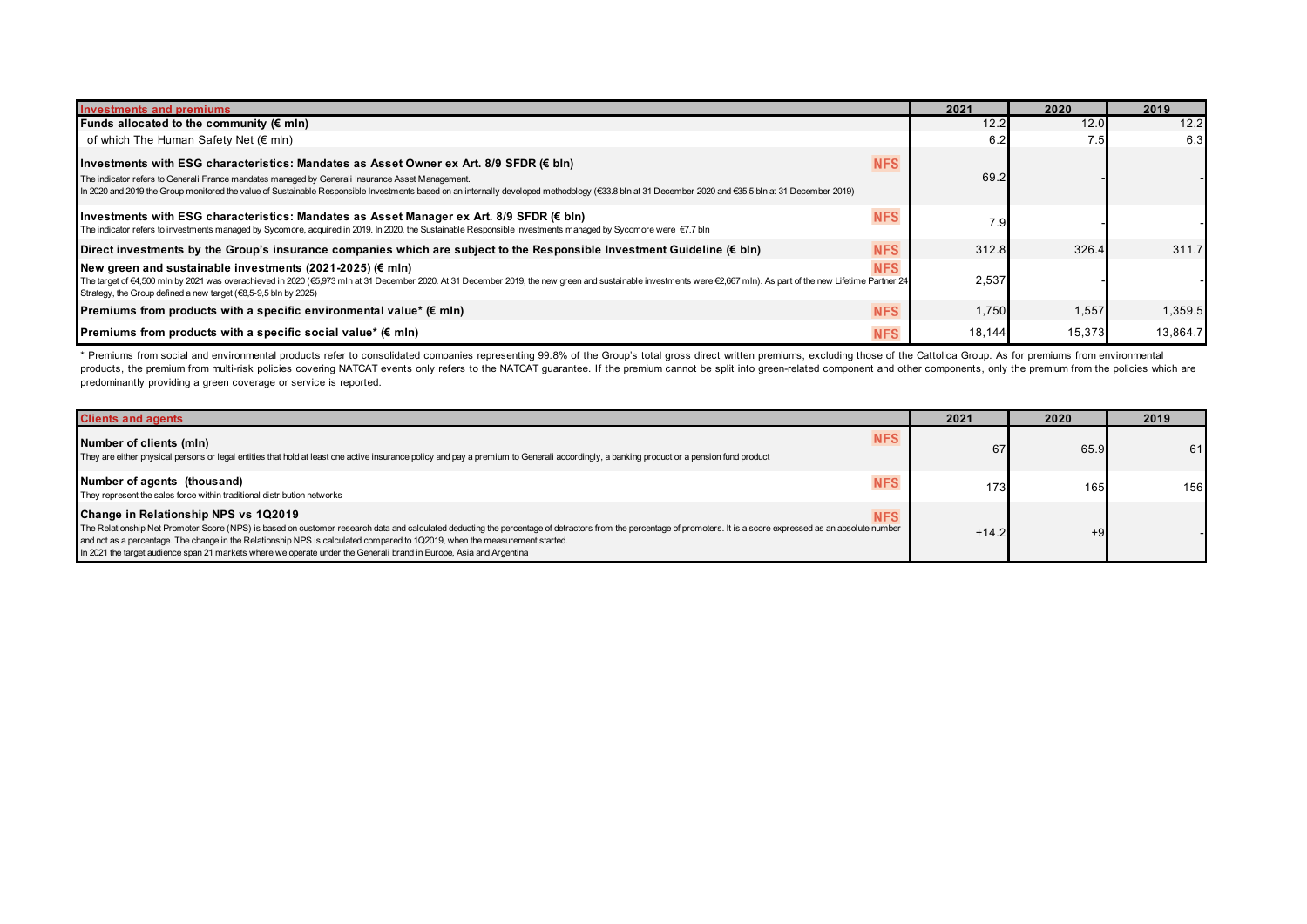#### **ENVIRONMENTAL DATA**

| Impact of investments activity                                                                                                                                                                                                                                                                                                                                               |            |       |       |       |
|------------------------------------------------------------------------------------------------------------------------------------------------------------------------------------------------------------------------------------------------------------------------------------------------------------------------------------------------------------------------------|------------|-------|-------|-------|
| <b>Perimeter and metrics*</b>                                                                                                                                                                                                                                                                                                                                                | 2021       |       | 2020  | 2019  |
| Direct investments in listed equity and corporate bonds $(\epsilon b \ln)$                                                                                                                                                                                                                                                                                                   | <b>NFS</b> | 110.4 | 111.5 | 117.5 |
| <b>Absolute emissions</b> (mln $tCO2e$ )                                                                                                                                                                                                                                                                                                                                     | <b>NFS</b> | 10.36 | 11.96 | 15.36 |
| <b>Carbon intensity (EVIC)</b> (tCO <sub>2</sub> e/ $\epsilon$ mln invested)                                                                                                                                                                                                                                                                                                 | <b>NFS</b> | 128   | 145   | 182   |
| <b>Carbon intensity (sales)</b> (tCO <sub>2</sub> e/ $\in$ mln of sales)                                                                                                                                                                                                                                                                                                     | <b>NFS</b> | 241   | 243   | 276.9 |
| Coverage                                                                                                                                                                                                                                                                                                                                                                     | <b>NFS</b> |       |       |       |
| The coverage refers to the metrics (per EVIC) and absolute emission. The coverage for the metric Carbon intensity (per sales) is 85% for the years 2021 and 2019 and 87% for the year 2020. Our ambition and our<br>commitment is to increase the part of our investment portfolio covered by the carbon footprint assessment in order to provide data increasingly precise. |            | 73%   | 74%   | 71%   |

\* To calculate the carbon footprint indicators, the Group relies on MSCI data. Data related to CO2 emissions, EVIC and sales of the companies in the portfolio refer to the last available data at the moment of the calculati usually refer to the previous year as the new data are available int he second semester of the year.

2020 indicators have been recalculated following a change in the methodology and data provider.

#### **Impact of direct operations**

Data refers to the scope of the Group Environmental Management System (EMS), which includes around 65 offices and many local agencies in Argentina, Austria, France, Germany, Hungary, Italy, Poland, Czech Republic, Slovak R

| <b>GHG Emissions (Location-Based Approach)*</b> | 2021   | 2020 |        | 2019 |         |  |
|-------------------------------------------------|--------|------|--------|------|---------|--|
| Scope1 ( $tCO2e$ )                              | 24,466 |      | 24,268 |      | 31,094  |  |
| Scope2 (tCO <sub>2</sub> e)                     | 47,022 |      | 48,954 |      | 54,329  |  |
| Scope3 ( $tCO2e$ )                              | 25,296 |      | 24,900 |      | 45,308  |  |
| Total emissions (tCO <sub>2</sub> e)            | 96,784 |      | 98,122 |      | 130,731 |  |

\* The GHG emissions related to 2020 and 2019 were recalculated in line with the progressive enlargement of the EMS perimeter which now covers the 52.7% of our people, without considering the employees of Cattolica Group co 2020. The gases included in the calculation are CO<sub>2</sub>, CH<sub>4</sub> and N<sub>2</sub>O for combustion processes and all gases reported in the IPCC AR4 for other emissions (long-lived greenhouse gases - LLGHGs).

| <b>GHG Emissions (Market-Based Approach)*</b>      | 2021   | 2020 |        | 2019 |        |  |
|----------------------------------------------------|--------|------|--------|------|--------|--|
| Scope1 ( $tCO2e$ )                                 | 24,466 |      | 24,268 |      | 31,094 |  |
| Scope2 ( $tCO2e$ )                                 | 9,498  |      | 11,093 |      | 11,904 |  |
| Scope3 ( $tCO2e$ )                                 | 25,296 |      | 24,900 |      | 45,308 |  |
| Total emissions (tCO <sub>2</sub> e)<br><b>NFS</b> | 59,260 |      | 60,261 |      | 88,306 |  |

\* The GHG emissions related to 2020 and 2019 were recalculated in line with the progressive enlargement of the EMS perimeter which now covers the 52.7% of our people, without considering the employees of Cattolica Group co 2020. The gases included in the calculation are CO2, CH4 and N2O for combustion processes and all gases reported in the IPCC AR4 for other emissions (long-lived greenhouse gases - LLGHGs).

| <b>GHG E</b><br><b>ILOHI DIL</b><br>uucia | $202 -$          | 2020 | 2019     |  |  |
|-------------------------------------------|------------------|------|----------|--|--|
| Total emissions (tCO <sub>2</sub> e)      | $^{\circ}$<br>05 |      | 26<br>-- |  |  |

\* The GHG emissions from biofuels are reported separately and are not included in the emissions data of the above tables, as stated by the GHG Protocol.